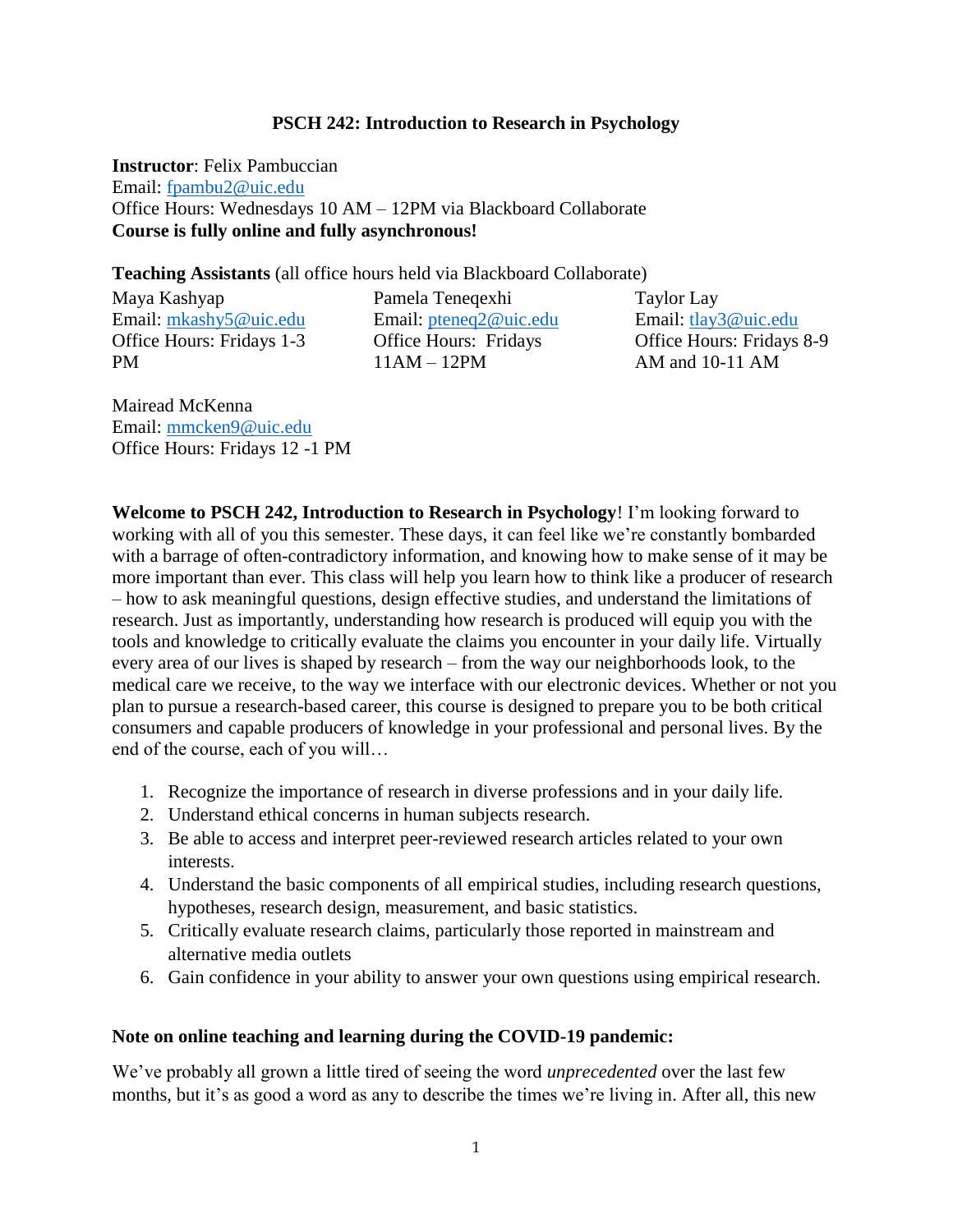semester is starting amidst an ongoing global pandemic that's reshaped many areas of our lives, mostly for the worse. Many of us are feeling isolated, cut off from friends, family, and our daily routines. Some of us have been personally affected by a loved one's COVID-related illness or death. Probably all of us have experienced the weirdness of trying to proceed with "business as usual" amidst everything that's been going on.

I share these thoughts for two reasons. First, I want to acknowledge that things are not normal right now, and that I understand if you aren't feeling normal either. One of my goals as an instructor is to be understanding and supportive of students, and I want to make sure this comes across even though we won't be in the same physical space. If you experience issues that hinder your ability to succeed in this class – or even if you just want to say hi – I encourage you to check in with me over email, in office hours, or by scheduling a time to talk. By the same token, don't be surprised if your TA or I reach out to you to check in! I believe that without face-to-face class meetings, maintaining communication becomes even more important – it helps keep everyone connected, motivated, and on-track.

Second, I want to briefly consider how the current circumstances affect this class – namely, the shift to an online, asynchronous format. Those of you who were enrolled last semester remember the unexpected COVID-related interruption - with instructors scrambling to shift lesson plans and materials online, it wasn't always a smooth transition. Unlike the makeshift online format you experienced last semester, this class was designed from the ground up as an online, asynchronous course. Drawing from research on effective online course design, I planned this course with the goal of meeting the learning objectives while taking advantage of the benefits – and mitigating the drawbacks – of an online asynchronous format. I know that in an ideal world, many of you would prefer that your college education take place in-person, and I take seriously the responsibility of providing an online learning experience that matches the quality you expect from a traditional course.

I look forward to working with all of you and learning from your feedback this semester.

# **COURSE MATERIALS**

- **Required Text:** Morling, B. (2015). *Research Methods in Psychology: Evaluating a World of Information (2nd Ed). New York, NY: W.W. Norton & Company* The textbook is **required** –please get a copy of the  $2<sup>nd</sup>$  edition or newer. I realize that textbooks can add up to be serious expenses, so I am ok with you using used/older editions for this course. Used  $2<sup>nd</sup>$  edition copies are available for under \$15 at online retailers, and pdf (digital) copies can be found online for the same price or less. *Note*: *please don't skip on getting a textbook – it's important to your success in this class, especially in an online format. Please contact me if you have any issues obtaining a copy.*
- **Additional Readings:** Additional readings will be posted on the Blackboard course page.
- **Other Required materials**: you will need a webcam for taking exams through Respondus Lockdown browser. This can be a built-in webcam or one that plugs in via USB.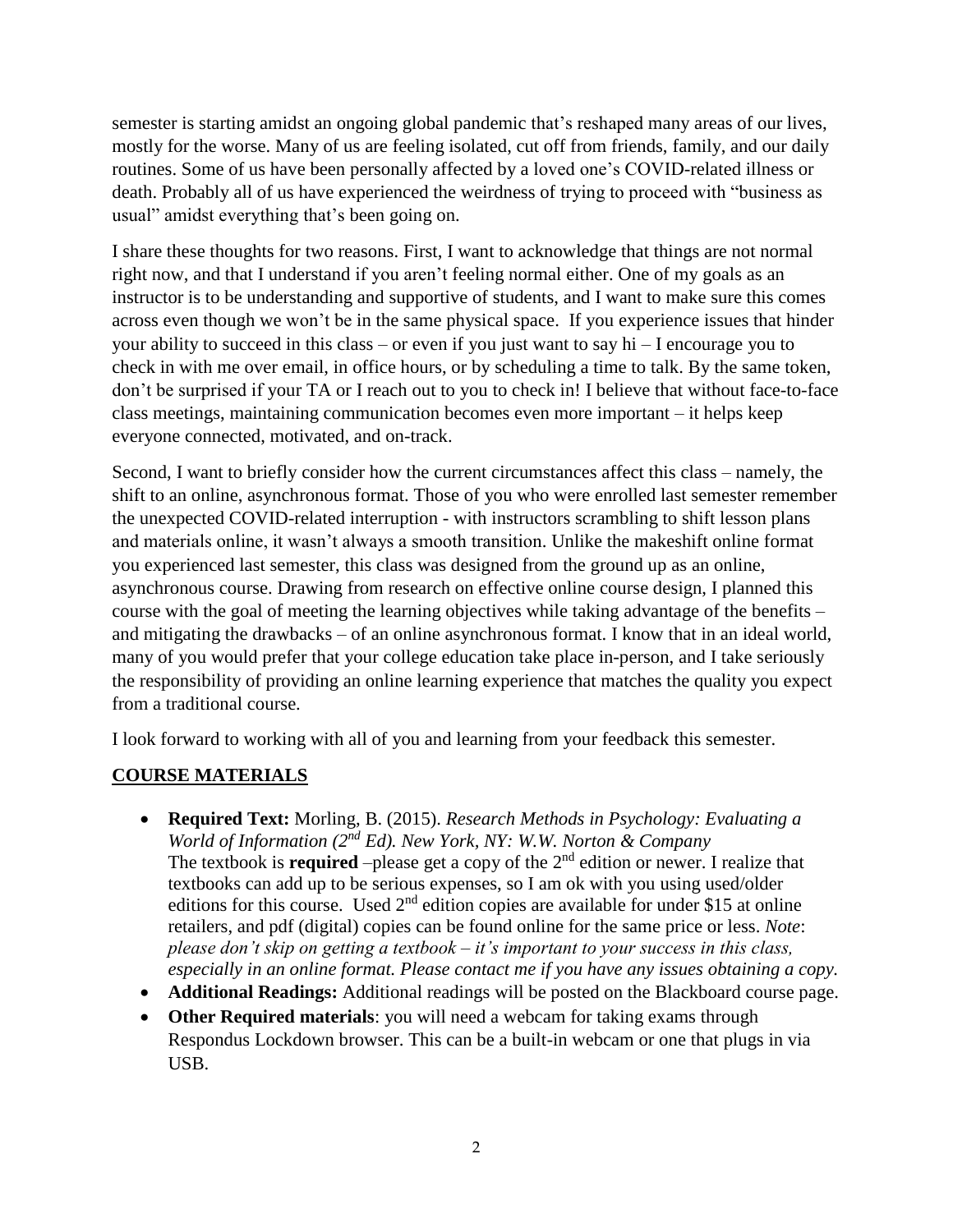## **COURSE REQUIREMENTS & GRADING POLICIES**

**Overview**: You will be evaluated based on exams, quizzes, assignments, and discussion posts. These will be weighted as follows:

| <b>Grade Item</b>                   | <b>Points</b> | $\frac{0}{0}$ | Total Points/ % of<br><b>Final Grade</b> |
|-------------------------------------|---------------|---------------|------------------------------------------|
| Exams (Best 3 out of 4)             | 120(x3)       | 12(x3)        | 360 / 36%                                |
| <b>Retrieval Practice (Quizzes)</b> | 20(x5)        | 2(x5)         | 100 / 10%                                |
| Assignments                         | 50(x4)        | 5(x4)         | 200 / 20%                                |
| Final paper                         | 200(x1)       | 20(x1)        | 200 / 20%                                |
| Discussion Forum and Activities     | 10(x14)       | 1(x14)        | 140 / 14%                                |
| Total                               |               |               | 1000 / 100%                              |

### **Course Grading**

Final grades will be based on the following scale.

| Grade | Percent       |
|-------|---------------|
| А     | $89.5 - 100$  |
| B     | $79.5 - 89.4$ |
| C     | $69.5 - 79.4$ |
| Ð     | $59.5 - 69.4$ |
| F     | $0 - 59.4$    |

### **Grade Components Overview**

#### **Exams**

Four exams will be given during the course; three exams during the semester and a final exam. **Your lowest grade of the four will be dropped – only your best 3 exams will count toward your final grade**. Each exam is worth 12% of your final grade, for a total of 36%. The first 3 exams will be non-cumulative. A cumulative final exam (Exam 4) will be offered during the week of finals.

All exams will be offered for a 24-hour period  $(12:01 \text{ am} - 11:59 \text{ pm})$  on the scheduled exam date. See below for dates (subject to change with advance notice). Information on exam timing and other details will be provided ahead of time. **This course requires the use of LockDown Browser and a webcam for online exams.** The webcam can be built into your computer or can be the type that plugs in with a USB cable. More information on LockDown Browser will be provided prior to the first exam.

### **Retrieval Practice – Online Quizzes (10%)**

There will be six online quizzes (taken via Blackboard) during the course. **Your lowest quiz score will be dropped.** Each quiz will consist of ~10 multiple-choice questions, which you will have 20 minutes to answer. I encourage you to view these quizzes as practice for the exams – hence, it's a good idea to take them in similar conditions (i.e., don't rely much on the book or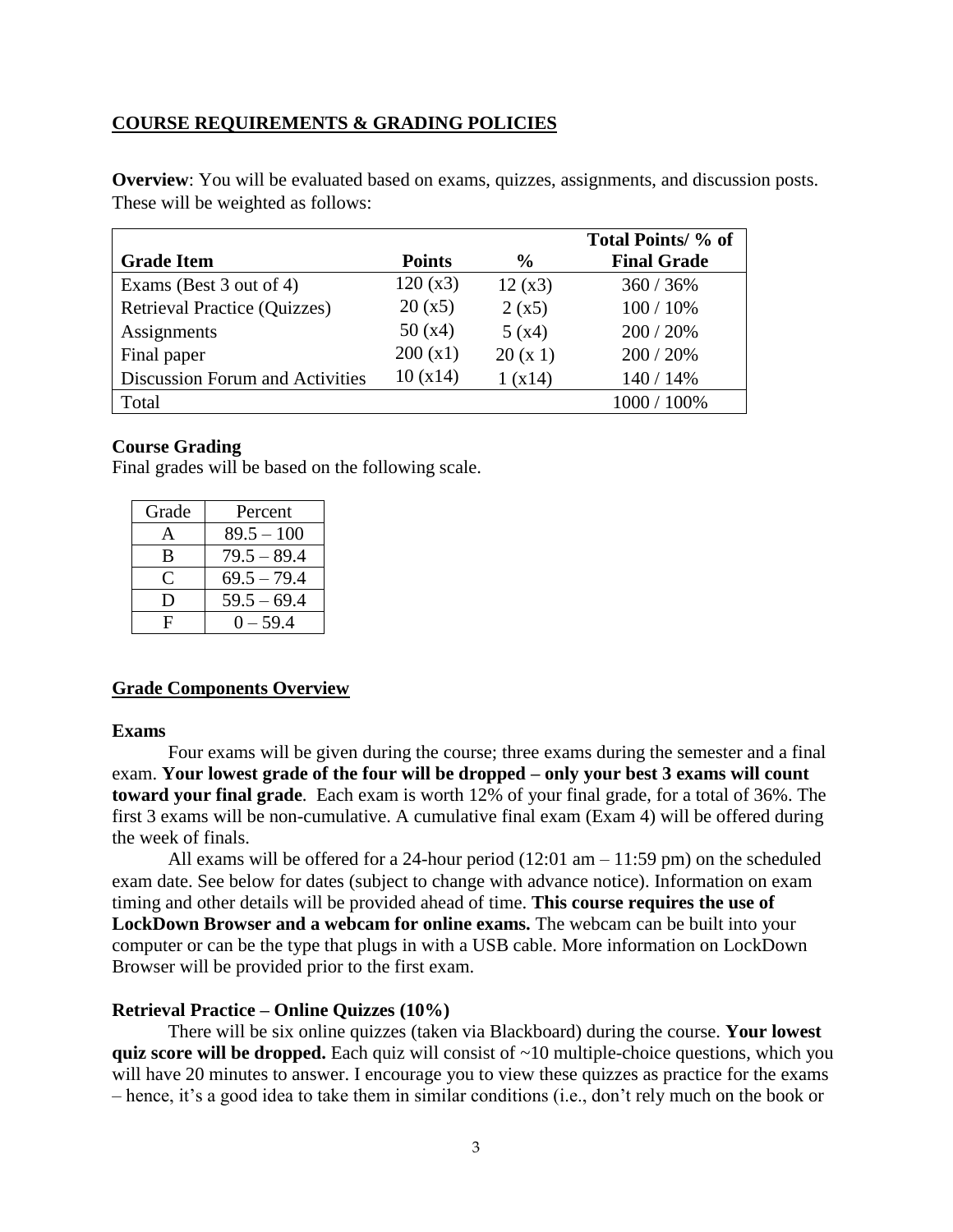notes for the quizzes, as you can't use these resources on the exams). Quizzes must be completed by 11:59 on the Sunday due date, and will be made available by 5 PM the Thursday before the due date.

Why have these quizzes? Research on cognition and memory (e.g., Roediger & Butler, 2011) has identified a phenomenon known as the *testing effect* – essentially, testing your knowledge of a set of material improves your long-term ability to recall that material! The quizzes in this class function as a form of retrieval practice, leveraging the power of the testing effect to boost your long-term learning. Quizzes are worth a relatively small number of points for this reason – they serve as mini-assessments, but more importantly, they provide practice and feedback for the exams.

#### **Assignments and Final Paper**

Your final paper for this class, worth 200 points, is an APA-style research proposal, which will provide a chance to apply the concepts you're learning to a research idea of your choice. To help you along the way, each of the four smaller papers for this class (worth 50 points each) will be a draft of one section of the final proposal. Detailed descriptions and rubrics for each paper will be available several weeks prior to their respective due dates. Below is a summary:

#### Assignment 1: Research Idea and Annotated Bibliography

For Assignment 1, you will write brief description of your tentative topic for your research proposal and an annotated bibliography. For the annotated bibliography, you will find 5 empirical journal articles related to your topic and write an APA-style citation and short summary of each.

#### Assignment 2: Introduction Section draft

For Assignment 2, you will be writing the Introduction section of your proposal. This section will introduce your research question, review relevant studies on your topic, and present your hypotheses. Your annotated bibliography should be very helpful here, as you can use the article summaries you've already written (with any necessary modifications) in your Introduction.

#### Assignment 3: Method and Results section draft

For Assignment 3, you will be writing the Method and Results sections of your proposal. In these sections, you will tell the reader how you would carry out a study to test your hypotheses and describe your predicted pattern of results and how you would analyze them.

#### Assignment 4: Discussion section draft

For Assignment 4, you will be writing the Discussion section of your proposal. Here, you will discuss the implications of your predicted findings and provide an overall evaluation of your proposed study.

By completing these four assignments, you will have written and received feedback on all sections of the research proposal. All that's left for the final paper is to implement the feedback you receive and put all the sections together! This is also a strong incentive to do your best on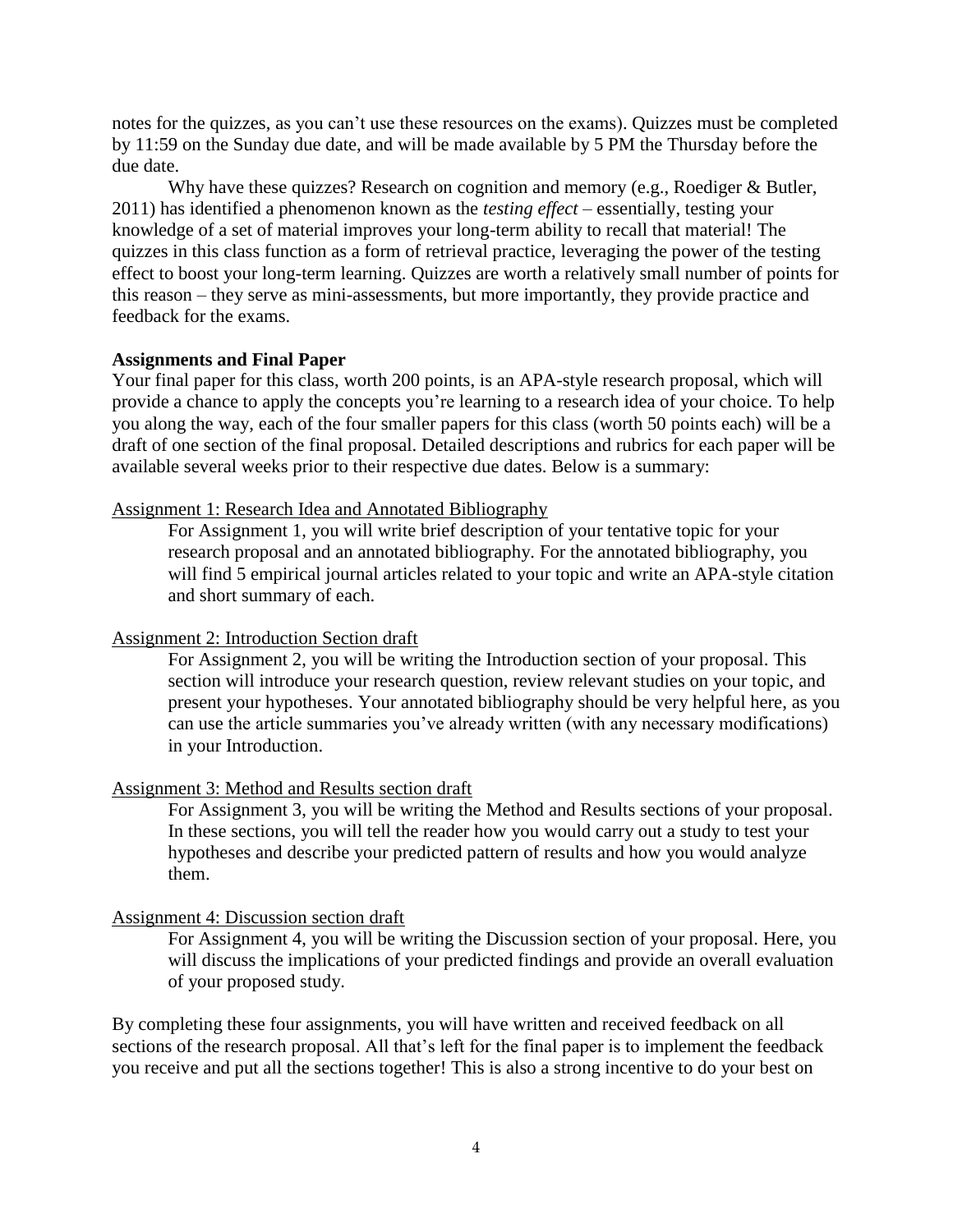the 4 assignments – this ensures that you not only earn a good grade, but also receive more useful feedback and have less work to do for the final paper.

Your TA will be your primary resource for your assignments and final paper, and I encourage you to check in with them if you have questions or get stuck at any point. **You may submit your assignments and final paper late, but will receive 10% penalty** per 24**-**hour period after the due date until the assignment is submitted.

## **Weekly Discussion Forum Posts**

To get you thinking about course concepts and discussing them with your peers, you will write weekly discussion forum posts for this class. Specifically, you will write one longer initial post and three shorter response posts (responses to other students' posts) each week:

# Initial Post | DUE each week by Thursday, 11:59 PM CST

Initial posts are your first post of the week in which you answer specific prompts (usually 2-3). The initial post should be a minimum of 300 words (unless otherwise noted) and is due each Thursday at 11:59 PM CST. The prompts will often ask you to reflect on a reading or other material, so make sure to give yourself enough time to complete that *and* the initial post before the deadline.

## Response Posts (2) | DUE each week by Sunday, 11:59 PM CST

Because the discussion forum is intended as a space for students to read each other's thoughts and interact, you will also write 2 response posts each week (in addition to your initial post). Response posts should extend the discussion by adding information and asking quality questions. This is an opportunity to comment on the posts made by peers, share knowledge, and explore topics in more depth. Please note that simply agreeing with your peer (e.g. "I agree" or "That's great!") is not a substantive response. Response posts should be at least 100 words and are due each Sunday by 11:59 PM CST.

# **OTHER GUIDELINES**

## **Electronic Communication**

I am happy to answer your questions over email, and I will generally respond within 24 - 48 hours. To ensure that I can answer questions quickly and thoroughly, these are some guidelines I would like you to follow when writing emails:

- 1. In the subject line, include the course number (242) and a brief description of your question or issue.
- 2. Begin with a greeting and my name or your TA's name.
- 3. Describe your question or issue in the email **as clearly as possible**. I encourage you to write in a **courteous** and **professional** manner because this is how you will be expected to communicate in future professional contexts.

## **Accessibility**

All course activities, materials, and lectures are designed with accessibility considerations in mind (e.g., transcripts or captions for lectures, use of accessible colors, etc.). If any aspect of the course is not accessible to you, please let me know so that I can fix it.